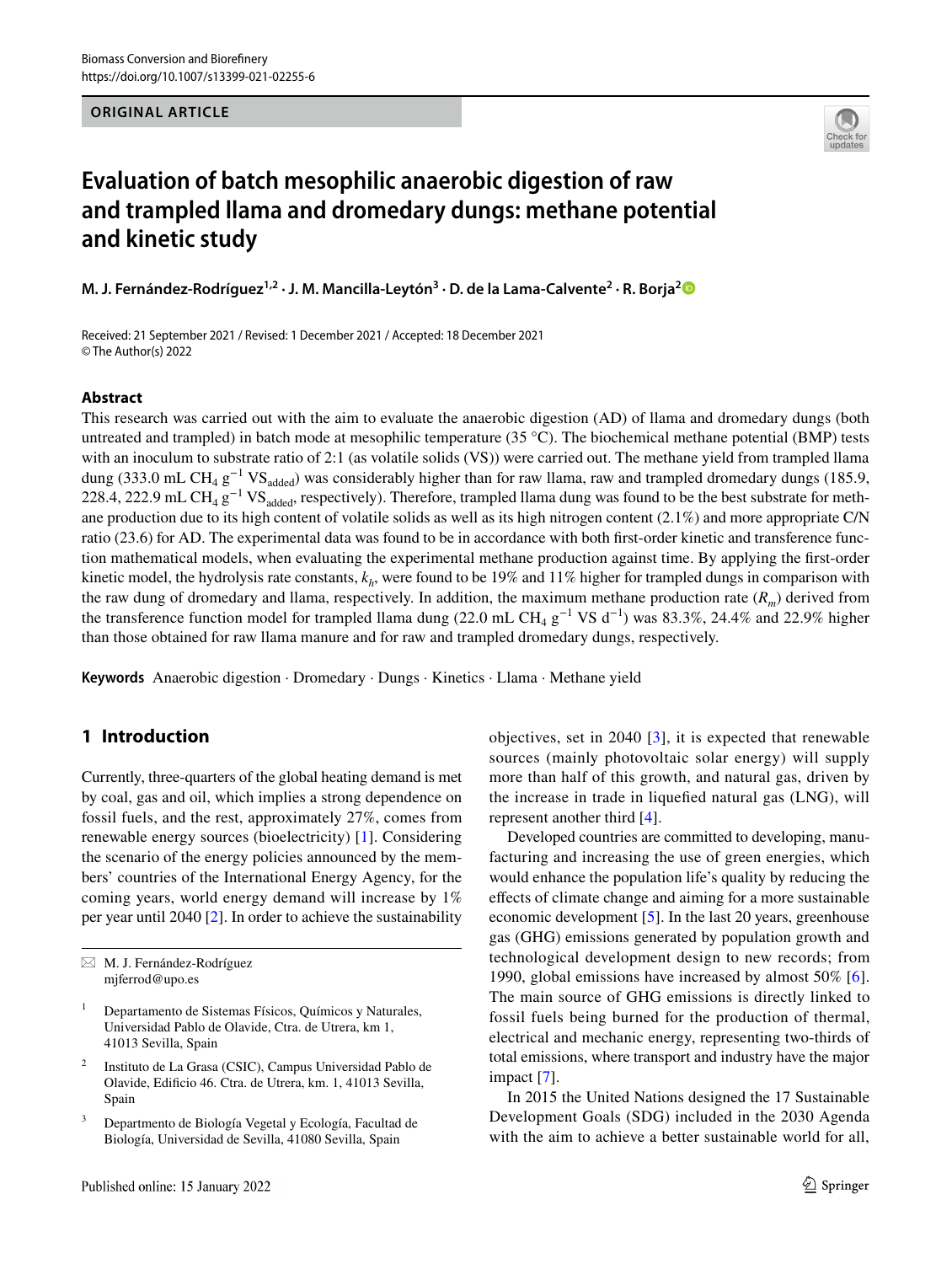"Take urgent action to combat climate change and its impacts" was included as the SDG 13 [[8\]](#page-6-7). Traditional fuels (oil, coal, frewood, etc.) are still used by the rural population in developing countries [[2](#page-6-1)]. These non-renewable sources are not environmentally friendly and are causing serious damage to ecosystems; the energy demands give rise to an excessive frewood consumption and deforestation [\[9](#page-7-0)]. At present, to provide alternative renewable energy resources that can guarantee sustainable development and reduce the adverse efects of global warming, many countries are now promoting the generation and use of bioelectricity, which is environmentally benign, as a substitute for fossil fuels (e.g. European Union set the goal of supplying 34% of energy demands with renewable energy by 2030) [[10\]](#page-7-1). Increased demand for electricity, reduced technology costs and innovative policies have enabled developing countries to take the lead in clean energy [[11\]](#page-7-2). The concept of circular economy together with the green economy and bioeconomy are the centre of current discussion of international politics, whose objectives are to propose solutions to reconcile economic, environmental and social objectives [[12](#page-7-3)]. The development of new conversion technologies for the use of renewable energy sources, in developing countries, can reduce the economic and environmental cost of the use of non-renewable energy; in some cases, it can provide employment and local economic growth [\[13](#page-7-4)].

The anaerobic digestion (AD) technology provides renewable energy (in the form of biogas; 75–80 vol. % methane) displacing the use of traditional fuels and contributing to a reduction in global warming [[14](#page-7-5)]. Biogas production from animal wastes (mainly fresh manure) is a widely studied subject. Mainly cattle and pigs' manure are a local and easy of obtained waste. The AD is a biological treatment capable of maximizing the valorization of these by-products [\[15,](#page-7-6) [16\]](#page-7-7). However, no attention has been paid to other ungulate herbivores common in arid-region (sheep, goat, camelid). Although herbivore manure has been used directly as organic matter for soils, it is not recommended, due to the presence of pathogens and faecal coliforms, which can cause infectious diseases [\[17](#page-7-8)]. In addition, the increasingly widespread use of inorganic fertilizers and the intensity of production systems is causing an important disconnect between agriculture and livestock. Thus, more viable alternatives are required for the management of livestock wastes. In this sense, AD, as an alternative for the use of animal wastes and obtaining renewable energy sources, is favoured by its low cost and its decentralized source for the supply of energy in homes or rural communities and also contributes to reducing GHG emissions [[18](#page-7-9)].

The objective of this study was to investigate the biogas production efficiency in batch using the most common aridregion camelids (i.e. llama and dromedary) dungs (raw and trampled) in biochemical methane potential tests (BMP) under mesophilic conditions. To the best of our knowledge reaches, there is no previous literature that compares raw and trampled llama and dromedary dung. This study also evaluates the suitability of two mathematical models (i.e. frst-order and transference function model) to determine the biomethane production potential, the maximum methane production rate and the lag time of the diferent anaerobic processes evaluated using the experimental results of methane production time.

# **2 Material and methods**

#### **2.1 Biochemical methane potential assays**

The experiments were carried out in batch mode in 250 mL total volume and  $210 \pm 2$  mL working volume reactors. The reactors were kept in thermostatic baths  $(35 \pm 2 \degree C)$  under constant stirring at 440 rpm. The inoculum initial volatile solids concentration was 20 g  $L^{-1}$ . In the reactors, an inoculum to substrate ratio of 2:1 (as volatile solids) was kept. The anaerobic inoculum used was a mesophilic granular sludge from a full-scale UASB reactor treating wastewater from a brewery industry. The reactors were prepared by the addition of the inoculum and the substrate together with a micronutrient solution [[19](#page-7-10), [20\]](#page-7-11). The main characteristics of the inoculum were pH:  $7.5 \pm 0.2$ , total solids (TS):  $24.4 \pm 1.3$ and volatile solids (VS):  $20.3 \pm 1.0$ . In order to maintain anaerobic conditions, nitrogen gas was added to the reactors for 2 min at the beginning of the experiments (40 mL of headspace volume). Then, the reactors were sealed and placed into the thermostatic baths. Then, reactors in three replicates per substrate tested were carried out. A triplicate was also placed with only inoculum, without substrate, in order to subtract the inoculum's endogenous methane production. The produced biogas was passed through a 2 N NaOH solution to retain the  $CO<sub>2</sub>$ . The displacement volume was assumed to be methane. The methane production was expressed under standard conditions of pressure and temperature (0  $\degree$ C, 1 atm) [[19\]](#page-7-10). The main characteristics of the diferent substrates used in the experiments are shown in Table [1.](#page-2-0) As can be seen, the substrates used were llama (*Lama glama*) and dromedary (*Camelus dromedarius*) raw dungs collected from the experimental farm "Aires Africanos" located in Matalascañas, Huelva (south Spain). Trampled llama and dromedary dung were the excrements that the animals deposit on their spent beds, undergoing a natural pre-treatment due to the constant treading of these ungulates.

#### **2.2 Analytical methods**

Prior to AD process, the following parameters were analyzed in both the inoculum and substrates: total chemical oxygen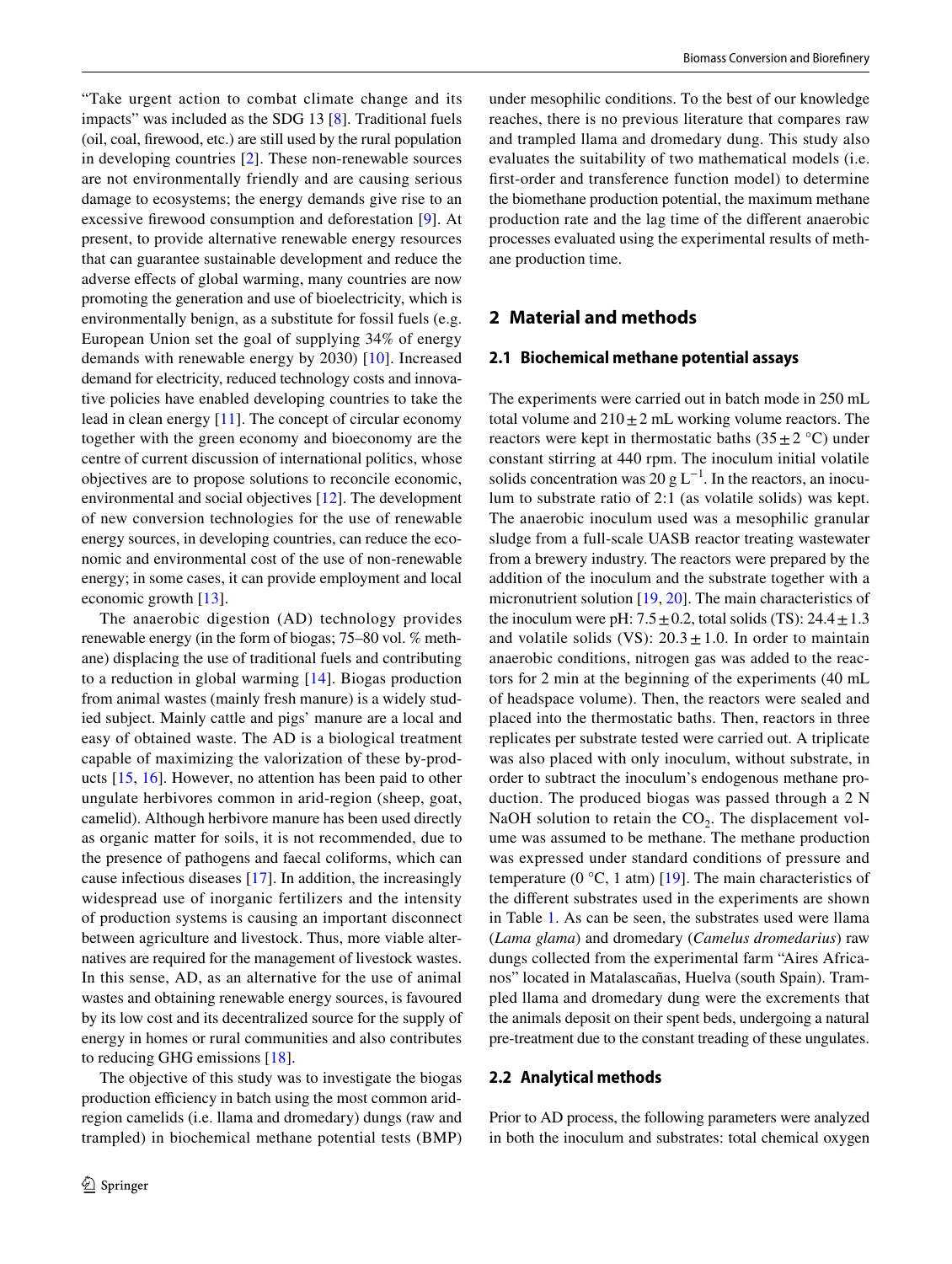<span id="page-2-0"></span>**Table 1** Main Characteristics of the substrates: llama dung (raw and trampled) and dromedary dung (raw and trampled). *TS* total solids, *VS* volatile solids, *COD* total chemical oxygen demand

|                            | Raw Ilama dung    | Trampled Ilama dung | Raw dromedary dung | Trampled<br>dromedary<br>dung |
|----------------------------|-------------------|---------------------|--------------------|-------------------------------|
| $TS(g kg^{-1})$            | $920.5 \pm 1.5$   | $1039 \pm 5.2$      | $918.6 \pm 5.6$    | $922.0 \pm 2.0$               |
| $VS$ (g kg <sup>-1</sup> ) | $665.3 \pm 3.0$   | $779.5 \pm 9.2$     | $747.5 \pm 3.1$    | $738.8 \pm 22.7$              |
| VS/TS $(\%)$               | $72.3 \pm 2.2$    | $75.0 \pm 7.2$      | $81.4 \pm 4.3$     | $80.1 \pm 12.4$               |
| $COD (g O, kg^{-1})$       | $836.5.0 \pm 3.3$ | $998.3 \pm 2.4$     | $914.1 \pm 11.8$   | $920.4 \pm 9.4$               |
| $C(\%)$                    | $37.1 \pm 1.6$    | $46.5 \pm 1.0$      | $38.1 \pm 0.2$     | $43.1 \pm 2.2$                |
| $N(\%)$                    | $1.4 \pm 0.2$     | $2.0 \pm 0.0$       | $1.7 \pm 0.0$      | $1.8 \pm 0.0$                 |
| C/N                        | $26.8 \pm 5.5$    | $23.6 \pm 0.9$      | $22.2 \pm 0.6$     | $23.7 \pm 0.7$                |
|                            |                   |                     |                    |                               |

demand (TCOD), total and volatile solids (TS and VS, respectively) and the elemental C and N concentration, as well as the total ammonia nitrogen (TAN). After 31 days of the operation period, the following parameters were determined in the resulting digestates or process effluents: total and soluble chemical oxygen demand (COD), TS and VS, pH, alkalinity, TAN and volatile fatty acids (VFA). The methods used for the diferent analyses carried out were previously described by Fernández-Rodríguez et al. [\[21\]](#page-7-12).

# **2.3 Kinetic modelling**

Two kinetic models, i.e. frst-order kinetic model (Eq. [1](#page-2-1)) and the transference function model (Eq. [2](#page-2-2)), were assessed to ft the experimental data of methane production during BMP test. Both methods were found to be suitable for these experiments.

The frst-order kinetic model refects the cumulative efect of all the reactions that occur during the real anaerobic digestion process that took place inside the reactors during the batch experiment [\[22,](#page-7-13) [23](#page-7-14)]. According to Egwu et al. [\[24](#page-7-15)], the frst-order kinetic model (Eq. [1](#page-2-1)) assumes that hydrolysis is the rate-limiting step during AD process of complex feedstocks, and can be used to determine some useful kinetic parameters, especially the first-order hydrolysis kinetic constant,  $k_h$  [[24](#page-7-15)]:

$$
G = G_{\rm m} \cdot [1 - \exp(-k_{\rm h} \cdot t)] \tag{1}
$$

where  $G$  is the cumulative specific methane production (mL CH<sub>4</sub> g<sup>-1</sup> VS<sub>added</sub>),  $G_m$  is the ultimate methane production (mL CH<sub>4</sub> g<sup>-1</sup> VS<sub>added</sub>), and  $k_h$  is the hydrolysis kinetic constant  $(days^{-1})$ , *t* is the digestion time (days).

The transference function (TF) model (Eq. [2](#page-2-2)) was successfully applied by several authors for biomethanization of diferent organic wastes [\[21](#page-7-12), [23](#page-7-14), [25](#page-7-16)]. The model assumes that methane production is only bacterial growth rate dependent [[22](#page-7-13)]:

$$
B = B_{\text{max}} * (1 - \exp[-(R_{\text{max}}(t - \lambda))/B_{\text{max}}])
$$
 (2)

where  $B$  is the cumulative specific methane production (mL  $CH_4$  g<sup>-1</sup> VS<sub>added</sub>),  $B_{\text{max}}$  is the ultimate methane production (mL CH<sub>4</sub> g<sup>-1</sup> VS<sub>added</sub>),  $R_{\text{max}}$  is the maximum methane

production rate (mL CH<sub>4</sub> g<sup>-1</sup> VS<sub>added</sub> d<sup>-1</sup>) and  $\lambda$  is the lag time (days).

The statistical parameters such as the determination coefficients  $(R^2)$  and the standard errors of estimates (S.E.E.) were calculated to confrm the goodness-of-ft and the exactitude of the results for both models.

### **2.4 Energy output**

The methane yields experimental data obtained in the BMP tests was used to determine the energy output by using Eq. [3](#page-2-3) [[26\]](#page-7-17):

<span id="page-2-3"></span>
$$
E_0 = (P_{CH4} * \varepsilon * \lambda_m) / VS_{removed}
$$
 (3)

where  $E_0$  is the Energy output in (kJ g<sup>-1</sup> VS <sub>removed</sub>),  $P_{CH4}$ is the cumulative methane production after digestion time  $(m<sup>3</sup>)$ ,  $\mathcal E$  is the lower heating value of methane (35,800 kJ)  $(m<sup>3</sup>)<sup>-1</sup> CH<sub>4</sub>$ ,  $\lambda_m$  is the energy conversion factor of methane  $(0.9)$  and  $VS$ <sub>removed</sub> are the grams of VS removed at the end of the BMP test (g  $L^{-1}$ ).

# **2.5 Statistical analysis**

<span id="page-2-1"></span>A triplicate of each experiment and analysis was carried out. The results were expressed as means $\pm$  standard deviations. The software SPSS Statistic IBM25.0 for Windows (Inc., Chicago, IL, USA) was used for all the statistical analyses performed. The bio-kinetic parameters for each experiment and mathematical adjustment were determined numerically from the experimental data obtained by non-linear regression using the software Sigma-Plot (version 11).

## <span id="page-2-2"></span>**3 Results and discussion**

#### **3.1 Physicochemical characteristics of the feedstock**

The characterization analyses of the diferent substrates used in the experiments are shown in Table [1](#page-2-0). The amounts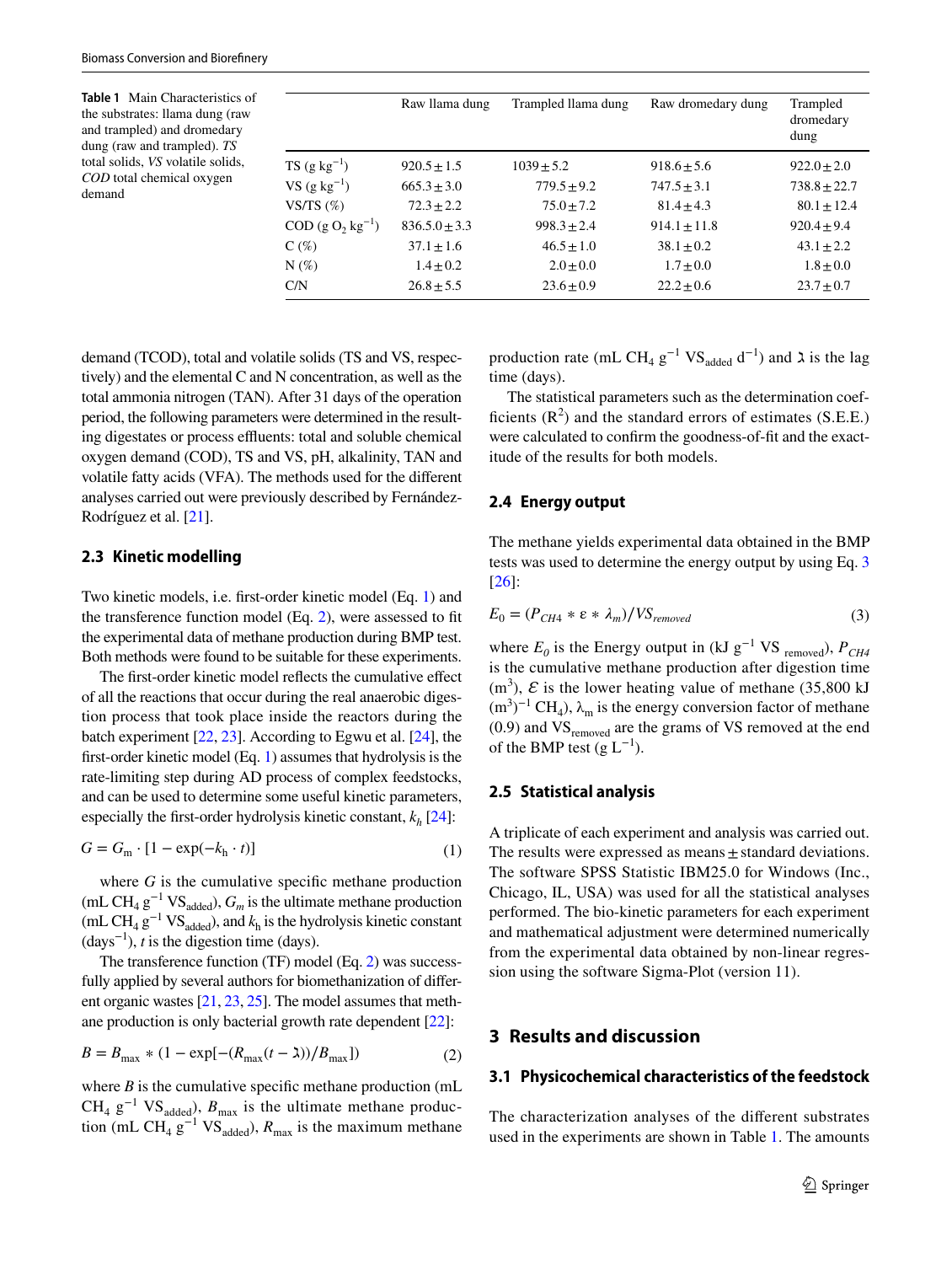of TS concentration of the substrates used in the present experiments were similar  $(922.0 \pm 2.0, 918.6 \pm 5.6,$ 920.5  $\pm$  1.5 g kg<sup>-1</sup>) for dromedary dung, trampled and raw llama, respectively. However, the TS content of the trampled llama dung was significantly higher (1039.0 $\pm$ 5.2 g kg<sup>-1</sup>). Although the VS content was also similar in all substrates, it should be noted that the lowest VS content was found in raw llama dung (665.3 ± 3 g kg<sup>-1</sup>), while the highest VS content was found for the trampled llama dung (779.5  $\pm$  9.2 g kg<sup>-1</sup>). The VS/TS  $(\%)$  was significantly higher for the dromedary dung than for the llama dung substrate  $(81.4 \pm 4.3\%)$ and  $80.1 \pm 12.4\%$  for dromedary dung, raw and trampled, respectively and values of  $72.3 \pm 2.2\%$  and  $75.0 \pm 7.2\%$  for llama dung, raw and trampled, respectively). These values indicated the high carbon and the low mineral content of the substrates, being balanced substrates for the AD process [\[27\]](#page-7-18). The substrates nitrogen content was also considered optimal for the AD process since the C/N ratio of all the substrates studied was within the range of 20–30, although other authors established a more restrictive ratio, placing the most optimal C/N ratio for the AD process between 25 and 30 [\[20](#page-7-11)[–28](#page-7-19)]. The C/N content of the dungs used in these experiments were  $26.8 \pm 5.5$  and  $23.6 \pm 0.9$  for the llama dung (raw and trampled, respectively) and  $22.2 \pm 0.6$  and  $23.7 \pm 0.7$  for the dromedary dung substrates (raw and trampled, respectively). Nitrogen, within the optimal range, is also necessary for the growth of the microbial community that take parts in the diferent stages of the AD process [\[29](#page-7-20)].

# **3.2 Digestate characterization**

The pH of the diferent digestates at the end of the BMP tests (Table [2\)](#page-3-0) was  $7.08 \pm 0.04$  for raw dromedary dung and  $7.57 \pm 0.05$  for trampled llama dung. Intermediate values were found after AD of trampled dromedary dung  $(7.33 \pm 0.08)$  and llama dung  $(7.20 \pm 0.03)$ . The pH found at the end of the batch experiments were within the optimal pH range for the methanogenic step [\[29\]](#page-7-20). Alkalinity is another very important parameter for the AD process

and for the most pH-sensitive microorganism involved during the AD process, i.e. methanogenic archaea [[29\]](#page-7-20). After the experiments, it was found that the digestates continued to have a good bufering capacity, since values above  $3,755.0 \pm 0.2$  mg CaCO<sub>3</sub> L<sup>-1</sup> were obtained for raw llama dung, and values above  $4,982 \pm 290$  mg CaCO<sub>3</sub> L<sup>-1</sup> were achieved for the digestate of trampled llama dung (Table [2](#page-3-0)). It has been reported that the optimal alkalinity value ranges from 2,500 to 5,000 mg CaCO<sub>3</sub> L<sup>-1</sup>; these values are able to buffer changes in pH within the anaerobic reactor  $[30]$  $[30]$ . The high, although not inhibitory (Table [2\)](#page-3-0), values of ammonium found in the reactors at the end of the anaerobic processes could explain the great buffering capacity of the digestate after the experiments. Ammonium values higher than 1,160 mg L−1 were found in all reactors (Table [2\)](#page-3-0). Another parameter that indicated the good evolution and adequate performance of the anaerobic processes of the studied substrates was that only acetic acid was found as volatile fatty acid after the experiments (Table [2\)](#page-3-0). No accumulation of volatile fatty acids with longer chains was found.

### **3.3 Methane yield coefficients**

The highest methane yield was obtained for trampled llama dung (333.0 mL CH<sub>4</sub> g<sup>-1</sup> VS); values 45.7% and 49.3% are higher than those achieved for raw and trampled dromedary dungs, respectively (Fig. [1\)](#page-4-0). These results are in accordance with the higher content of volatile solids, nitrogen and phosphorous found in llama manure when compared with dromedary manures (raw and trampled) [[31](#page-7-22)]. Also, the highest biodegradability was found when the trampled llama dung was used as substrate. A value of  $76.4 \pm 0.1\%$  VS removal was found in the digestate.

Dromedary dungs achieve methane yields during the BMP tests of 222.9–228.4 mL CH<sub>4</sub> g<sup>-1</sup> VS, which is signifcantly lower than that obtained from trampled llama dung (Fig. [1](#page-4-0)). This could be explained due to the lower nitrogen content (1.7%) of dromedary dungs compared with trampled llama dung (2.1%) indicating a lower content of easily

<span id="page-3-0"></span>**Table 2** Main characteristics of the digestates: llama dung (raw and trampled) and dromedary dung (raw and trampled). *TS* total solids, *VS* volatile solids, *TA* total alkalinity, *TAN* total ammonia nitrogen, *sCOD* soluble chemical oxygen demand

|                                                    | Raw Ilama dung  | Trampled Ilama dung | Raw dromedary dung | Trampled<br>dromedary<br>dung |
|----------------------------------------------------|-----------------|---------------------|--------------------|-------------------------------|
| $TS(g L^{-1})$                                     | $24.3 + 4.7$    | $23.4 + 3.8$        | $27.14 \pm 3.7$    | $26.18 + 1.8$                 |
| $VS (g L^{-1})$                                    | $23.3 \pm 2.7$  | $20.8 \pm 0.7$      | $22.1 \pm 1.4$     | $20.5 \pm 0.6$                |
| TA (mg CaCO <sub>3</sub> $L^{-1}$ )                | $3.755 + 24$    | $4.982 + 290$       | $3.952 \pm 556$    | $3.971 \pm 151$               |
| pН                                                 | $7.20 \pm 0.03$ | $7.57 + 0.05$       | $7.08 + 0.04$      | $7.33 + 0.08$                 |
| TAN $(mg L^{-1})$                                  | $1,193 \pm 106$ | $1,398 \pm 20$      | $1,111 \pm 55$     | $1,160 \pm 29$                |
| $\text{sCOD}$ (g O <sub>2</sub> kg <sup>-1</sup> ) | $4,156 \pm 195$ | $4,916 \pm 115$     | $4,410 \pm 325$    | $4,683 \pm 136$               |
| *Biodegradability $(\%)$                           | $69.1 + 0.2$    | $76.4 + 0.1$        | $62.3 + 0.2$       | $67.8 + 0.2$                  |
| Acetic acid (mg $L^{-1}$ )                         | $52.7 + 5.8$    | $125.4 \pm 31.5$    | $81.2 + 12.9$      | $210.7 \pm 21.9$              |

\*The biodegradability values were calculated from the percentages of volatile solid removal in the reactor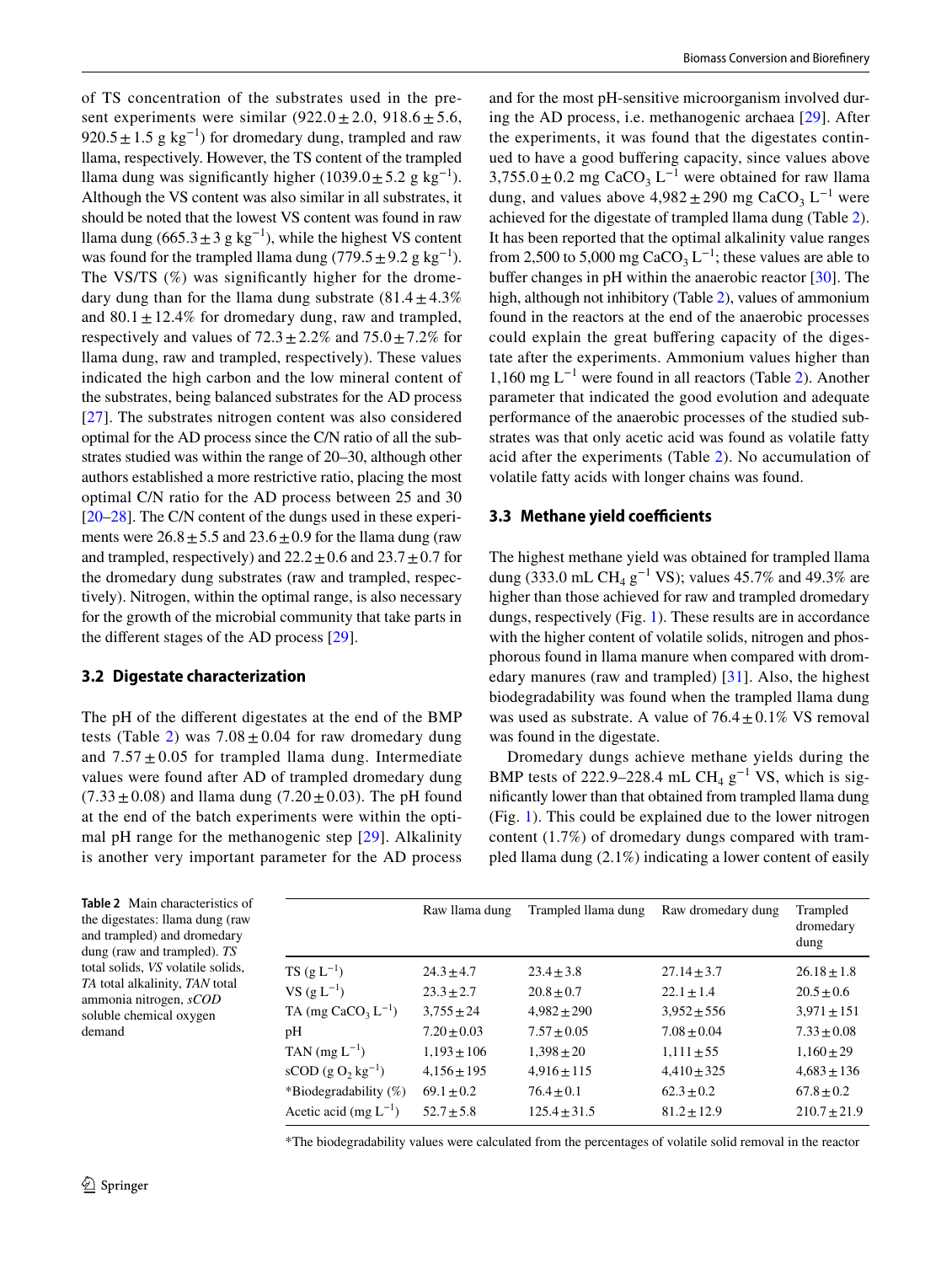<span id="page-4-0"></span>**Fig. 1** Biochemical methane potential (mL CH<sub>4</sub>  $g^{-1}VS_{added}$ ) of llama dungs (trampled and raw) and dromedary dungs (trampled and raw)



- Trampled dromedary dung - → trampled llama dung - → raw dromedary dung - ▲ raw llama dung

biodegradable material, such as proteins and lipids, likely due to the diferences in the diet of both animals [[31,](#page-7-22) [32\]](#page-7-23). A minimum nitrogen content of 0.6% (w.w.) is recommended for a sustainable AD process; however, since this is needed to build the cell structure of the methanogenic microbiota, nitrogen content is directly related to methane production, which means that, providing an adequate C/N ratio, the higher the nitrogen content, the higher the methane production  $[32]$  $[32]$ . Moreover, the lower methane yield coefficients observed in the dromedary dungs compared to the trampled llama manure could also be attributed to the lower number of extractive compounds (cumulative sum of compounds extracted by water and ethanol) contained in the dromedary dungs (12% TS) compared to that observed in the trampled llama manure (15–25% TS) [\[33](#page-7-24)].

Additionally, llama's frst and second stomach compartments are able to maintain higher  $NH_{4+}$  concentrations compared with dromedary [[34](#page-7-25)]. Therefore, the llama dungs are excreted with more nitrogen which would be used for microbial growth thereby increasing its methane productivity. Moreover, the C/N ratio of trampled llama dung of 23.6 is optimal for a stable anaerobic process [\[35](#page-7-26)].

Methane yield values of 377 mL CH<sub>4</sub>  $g^{-1}$  VS were recently reported by Meneses-Quelal et al. [[36](#page-7-27)] in BMP tests of llama dungs at inoculum to substrate ratio of 2:1, which is identical to that used in the present research. In line with the results reported in the present study, this methane yield for llama dung was also higher than those reported by these authors for other manures such as Guinea pig manure (150 mL CH<sub>4</sub> g<sup>-1</sup> VS) and vicuña manure (250 mL CH<sub>4</sub> g<sup>-1</sup> VS) [[36\]](#page-7-27).

BMPs of dromedary dung in the range of 100–130 mL  $CH_4$  g<sup>-1</sup> VS were reported by Bastidas-Oyanedel et al. [\[37\]](#page-7-28), methane yield values considerably lower than those achieved in the present study (222.9–228.4 mL CH<sub>4</sub> g<sup>-1</sup> VS).

Nevertheless, Bastidas-Oyanedel et al. [[37](#page-7-28)] also reported that a thermal pre-treatment carried out at 120 °C for 30 min resulted in a 33% increase of the methane yield. Shanableh et al. [[38](#page-8-0)] also reported recently methane yield values for dromedary manure in the range of 129–160 mL CH<sub>4</sub> g<sup>-1</sup> VS. These results demonstrated that the GHG emission could be reduced by a manure management system using AD; mitigating the emissions from 0.61–0.91 kg kWh<sup>-1</sup> of CO<sub>2</sub> eq of conventional fossil fuel combustion to 0.52 kg kWh<sup>-1</sup> of  $CO_2$  eq  $[38]$  $[38]$ .

Average maximum methane potential of 112 mL CH<sub>4</sub> g<sup>-1</sup> VS for dromedary dung was reported by Sowunmi et al. [[33](#page-7-24)], which was generally lower than that obtained in the present work and others reported in the literature. This could be related to the Abu Dhabi's weather conditions with temperatures going as high as 42 °C during summer months and as 51 °C in other emirates. Under these extreme conditions, dromedaries may have adapted to conserve the available nutrients more efficiently, therefore, producing lower nutrients dungs, resulting in low methane yield [\[33](#page-7-24)]. Dromedary manure composition includes proteins, cellulose, hemicellulose, crude fat, nitrogen and phosphorous, which therefore signifes that the high temperatures caused dromedary to be more efficient in nutrient utilization, thereby reducing methane potential of the manure produced.

# **3.4 Estimation of the model parameters by kinetic modelling**

#### **3.4.1 First‑order kinetic model**

Table [3](#page-5-0) summarizes the kinetic parameters obtained from Eq. [1](#page-2-1) for the digestion of the dromedary and llama dungs (both raw and trampled). As can be seen, the low values of the standard deviations and the high determination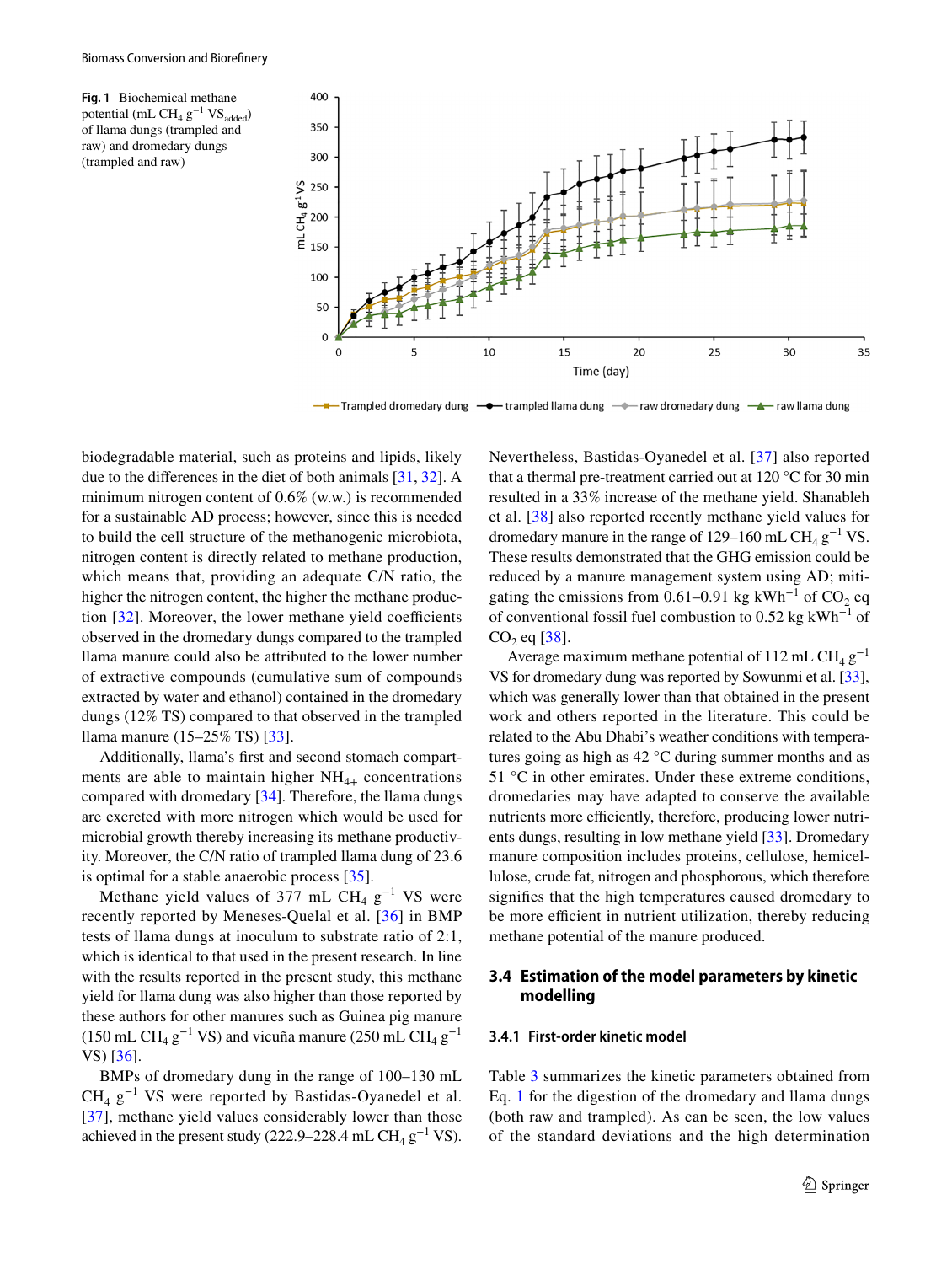coefficient values prove the appropriate fit of the experimental results to the proposed model.

The hydrolysis rate constants obtained from the experimental data in the present study of llama dungs  $(0.046-0.051 \text{ day}^{-1})$  were somewhat lower than those recently reported by Meneses-Quelal et al. [[36](#page-7-27)] who achieved values of 0.080 and 0.098 in batch AD experiments of llama manure carried out at substrate to inoculum ratios of 1:1 and 1:2, respectively. In the present research, the substrate to inoculum ratio was 1:2 in all cases, as was also used by Meneses-Quelal et al. [[36\]](#page-7-27).

As it is shown in Table [3](#page-5-0), the hydrolysis rate constant,  $k<sub>h</sub>$ , for the trampled dungs were somewhat higher than those obtained for raw dungs, being 19% and 11% higher in the cases of dromedary and llama dungs, respectively. However, these increases were not statistically significant  $(p < 0.05)$ .

In the same way, in the case of the llama dungs, the ultimate methane yield,  $G_m$ , for trampled dung was 67% higher than for raw dung. However, in the case of dromedary dungs, there were no significant differences between the  $G<sub>m</sub>$  values for trampled and raw dungs. This fact can be associated with the constituents of the VS part in the trampled llama dung and particularly with the higher nitrogen content (2%) and others materials more easily biodegradable to digest [[31\]](#page-7-22).

#### **3.4.2 Transference function model**

Table [4](#page-5-1) shows the transference function model parameters obtained for the four substrates tested in this study (raw and

<span id="page-5-0"></span>**Table 3** Kinetic parameters obtained from the frst-order kinetic model in the batch anaerobic digestion experiments of llama dungs (raw and trampled) and dromedary dungs (raw and trampled)

| Substrate                  | $G_m$ (mL<br>$CH4$ $g-1$<br>VS | $k_h$ (days <sup>-1</sup> ) | $*{\bf R}^2$ | $*$ $S.E.E$ |
|----------------------------|--------------------------------|-----------------------------|--------------|-------------|
| Raw Ilama dung             | $256 + 20$                     | $0.046 + 0.006$ 0.9858      |              | 10.18       |
| Trampled Ilama dung        | $428 + 18$                     | $0.051 \pm 0.003$ 0.9943    |              | 10.96       |
| Raw dromedary dung         | $287 + 13$                     | $0.057 + 0.005$ 0.9908      |              | 10.09       |
| Trampled dromedary<br>dung | $263 + 10$                     | $0.068 + 0.005$ 0.9890      |              | 10.13       |

\*R<sup>2</sup>, coefficient of determination; \*\*S.E.E., standard error of estimate

trampled dromedary dungs and raw and trampled llama dungs). The parameters  $B_m$ ,  $R_m$ , and  $\Lambda$  were calculated for each one of the runs studied using the nonlinear regression approach with the software SigmaPlot 11.0. The low values of the standard deviations and the high determination coefficient values demonstrate the appropriate fit of the experimental data of methane production time to the suggested model. The high accuracy of prediction of the methane production by the proposed model shows that future measurement will fall within the predicted outcome for the camelid's biomass [\[39](#page-8-1)].

The obtained lag times  $($  $\Lambda)$  were found to be almost zero across the board, indicating a fast consumption of the easy and most available biodegradable components of the two dungs assayed in all the AD processes studied [[23](#page-7-14)].

As it is shown in Table [4](#page-5-1), the maximum methane production rate  $(R_m)$  for trampled llama dung (22.0 mL CH<sub>4</sub>  $g^{-1}$  VS d<sup>-1</sup>) was 83.3%, 24.4% and 22.9% higher than that obtained for raw llama manure (12.0 mL CH<sub>4</sub> g<sup>-1</sup> VS d<sup>-1</sup>), and for raw and trampled dromedary dungs, respectively, which were practically identical (17.4 and 17.9 mL CH<sub>4</sub>  $g^{-1}$ VS d−1, respectively). The highest value for *Rm* achieved for trampled llama dung could be again attributed to the quality, and in particular to the higher nitrogen content (2%), and the higher VS content present in this manure (780 g kg<sup>-1</sup>) compared to that contained in the raw llama (665 g kg<sup>-1</sup>) and raw and trampled dromedary dungs (727 and 718 g kg<sup>-1</sup>, respectively) [[32\]](#page-7-23).

### **3.5 Energy output**

Although the AD is an environment-friendly process since it stabilizes the organic matter and reduces the polluting power of the substrates, it is very important that a high methane yield and an energy output are obtained during the process. The energy output has been estimated from experimental BMP data obtained in these experiments by using Eq. [3.](#page-2-3) The energy output or viability of the process is a key factor in scaling up the anaerobic digestion process. It should be taken into account that during the experiment, the inoculum had not been acclimatized to the new substrates, and therefore, the methane yield is, in general, underestimated. Energy output ranged from 14.1 kJ  $g^{-1}VS_{\text{removed}}$  to

| Substrate               | $B_{m}$ (mL CH <sub>4</sub><br>$\rm ^1VS$ ) | $R_m$ (mL CH <sub>4</sub> g <sup>-1</sup> $\land$ (d)<br>$VS$ $d^{-1}$ ) |                | $*{\bf R}^2$ | $**S.E.E$ |
|-------------------------|---------------------------------------------|--------------------------------------------------------------------------|----------------|--------------|-----------|
| Raw Ilama dung          | $254 + 24$                                  | $12.0 + 1.0$                                                             | 0.07           | 0.9858       | 10.38     |
| Trampled Ilama dung     | $426 + 22$                                  | $22.0 + 1.1$                                                             | $1.88*10^{-9}$ | 0.9941       | 11.32     |
| Raw dromedary dung      | $278 + 14$                                  | $17.4 + 1.1$                                                             | 0.38           | 0.9912       | 10.08     |
| Trampled dromedary dung | $263 + 10$                                  | $17.9 + 0.8$                                                             | $5.9*10^{-11}$ | 0.9890       | 10.33     |

 $*R^2$ , coefficient of determination;  $**S.E.E.,$  standard error of estimate

dungs)

<span id="page-5-1"></span>**Table 4** Parameters of the transference function model for the four substrates studied (raw and trampled llama dungs and raw and trampled dromedary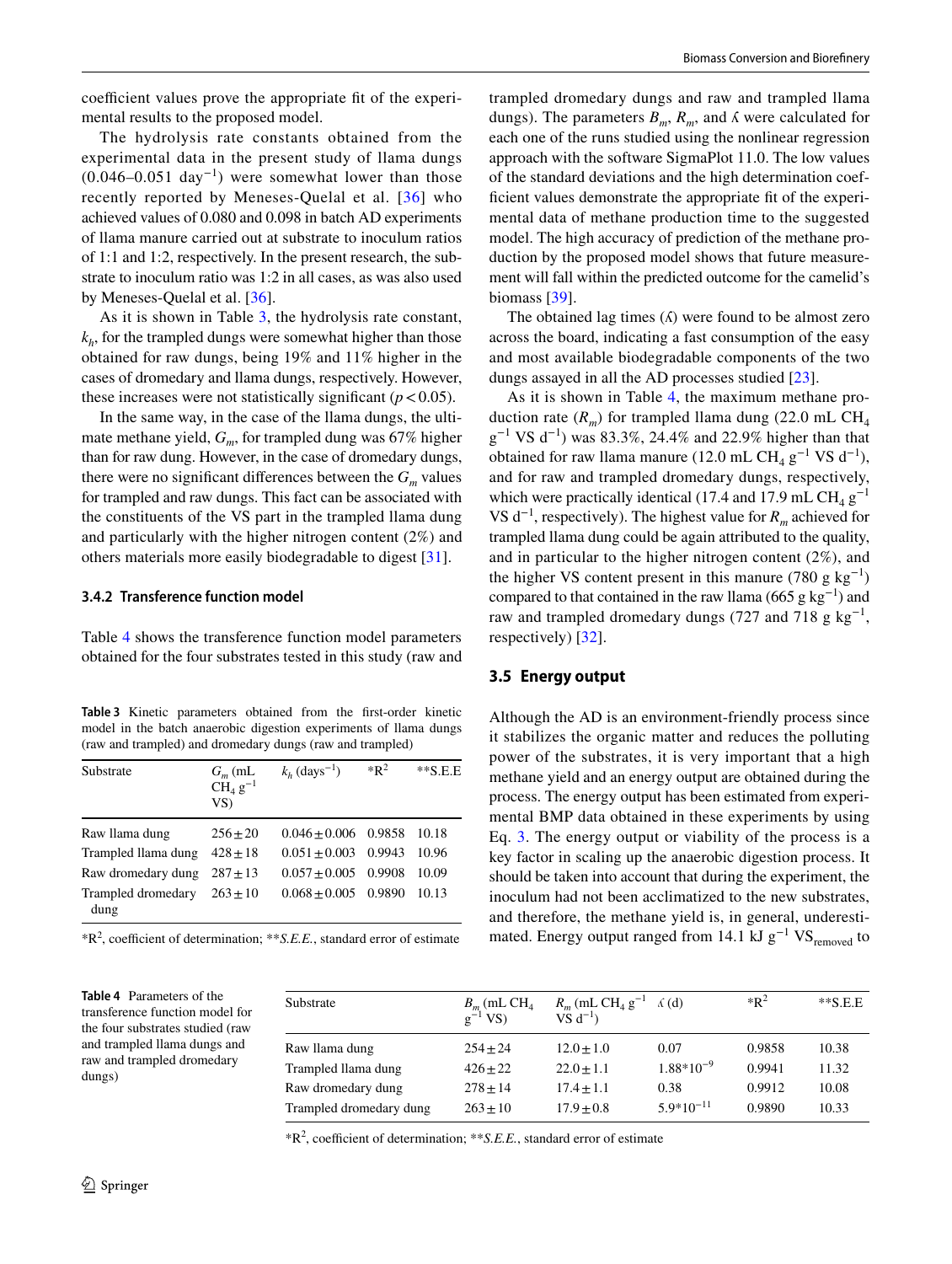8.7 kJ  $g^{-1}VS_{\text{removed}}$  for trampled llama and raw llama dungs, respectively. For dromedary wastes, the energy output was 10.1 kJ g<sup>-1</sup> VS<sub>removed</sub> and 11.8 kJ g<sup>-1</sup> VS<sub>removed</sub> for trampled and raw dromedary dungs, respectively. Energy output values from 9.43 to 25.5 kJ  $g^{-1}$  VS<sub>removed</sub> were reported by Pasalari et al. [\[26\]](#page-7-17) in the AD of landfill leachate after electrochemical oxidation pre-treatments. The values obtained in the present experiments were near the values previously reported. Passos et al. [[40\]](#page-8-2) reported an energy recovery of 4.1 kJ  $g^{-1}$  feedstock in the conventional AD of dairy manure. This low energy recovery is attributed to the low biodegradability of the lignocellulosic organic fraction in dairy manure. Therefore, these results indicated that the AD of llama and dromedary dungs (trampled and raw) is a feasible and suitable alternative for energy production.

# **4 Conclusions**

Methane yield values in the range of  $185.9 - 333.0$  mL CH<sub>4</sub> g<sup>-1</sup> VS were found in BMP experiments of llama and dromedary dungs (both raw and trampled) carried out at mesophilic temperature (35 °C). The highest value was obtained for trampled llama dung (333.0 mL CH<sub>4</sub>  $g^{-1}$  VS), which is attributed to its high VS and N contents, as well as to the appropriate C/N ratio (23.6) for anaerobic digestion (AD) of this dung when compared to the others. Data from AD experiments of these manures were well described by the frst-order and transfer function models. The hydrolysis rate constants,  $k<sub>h</sub>$ , (first-order kinetic model), for the trampled dungs were 19% and 11% higher than those obtained for raw dungs, in the cases of dromedary and llama manures, respectively. In addition, the maximum methane production rate (*Rm*) (transference function model) for trampled llama dung was 83.3%, 24.4% and 22.9% higher than those obtained for raw llama manure and for raw and trampled dromedary dungs, respectively. It can be concluded that the AD of llama and dromedary dungs (trampled and raw) is a promising and beneficial option for energy production.

**Acknowledgements** The authors wish to express their gratitude to the regional government of Andalucía, Junta de Andalucía, Consejería de Transformación Económica, Industria, Conocimiento y Universidades (Project FEDER UPO-1380782) and the Project PID2020- 114975RB-100/AEI/10.13039/501100011033 fnanced by the Spanish Ministry of Science and Innovation for providing fnancial support. The authors wish to express their gratitude to the experimental farm "Aires Africanos" located in Matalascañas, Huelva (south Spain) for providing the llama (*Lama glama*) and dromedary (*Camelus dromedarius*) dungs.

**Funding** Funding for open access publishing: Universidad Pablo de Olavide/CBUA. This study was funded y the project FEDER UPO-1380782 fnanced by the regional government of Andalucía, Junta de Andalucía, Consejería de Trasformación Económica, Industria, Conocimiento y Universidades and the project PID2020-114975RB-100/

AEI/10.13039/501100011033 fnanced by the Spanish Ministry of Science and Innovation.

**Code availability** Sigma-Plot (version 11) and SPSS Statistic IBM25.0 for Windows (Inc., Chicago, IL, USA.

### **Declarations**

**Competing interests** The authors declare no competing interests.

**Open Access** This article is licensed under a Creative Commons Attribution 4.0 International License, which permits use, sharing, adaptation, distribution and reproduction in any medium or format, as long as you give appropriate credit to the original author(s) and the source, provide a link to the Creative Commons licence, and indicate if changes were made. The images or other third party material in this article are included in the article's Creative Commons licence, unless indicated otherwise in a credit line to the material. If material is not included in the article's Creative Commons licence and your intended use is not permitted by statutory regulation or exceeds the permitted use, you will need to obtain permission directly from the copyright holder. To view a copy of this licence, visit<http://creativecommons.org/licenses/by/4.0/>.

# **References**

- <span id="page-6-0"></span>1. IEA (International Energy Agency), the International Renewable Energy Agency (IRENA) and the United Nations Statistics Division (UNSD), World Bank, WHO (2021) Tracking SDG 7: The Energy Progress Report. World Bank, Washington DC
- <span id="page-6-1"></span>2. IEA, International Energy Agency (2019) World Energy Outlook 2019, OECD Publishing, Paris. [https://doi.org/10.1787/caf32f3b](https://doi.org/10.1787/caf32f3b-en)[en](https://doi.org/10.1787/caf32f3b-en). Accessed 26 July 2021
- <span id="page-6-2"></span>3. Goal 7- Afordable and Clean Energy, FAO-ONU [https://www.](https://www.sdfinance.undp.org/content/sdfinance/en/home/sdg/goal-7--affordable-and-cleanenergy.html?utm_source=EN&utm_medium=GSR&utm_content=US_UNDP_PaidSearch_Brand_English&utm_campaign=CENTRAL&c_src=CENTRAL&c_src2=GSR&gclid=CjwKCAjwhOyJBhA4EiwAEcJdcTHN4hcMGhKrFZG2TgxRU085FRtq) [sdfnance.undp.org/content/sdfnance/en/home/sdg/goal-7--afor](https://www.sdfinance.undp.org/content/sdfinance/en/home/sdg/goal-7--affordable-and-cleanenergy.html?utm_source=EN&utm_medium=GSR&utm_content=US_UNDP_PaidSearch_Brand_English&utm_campaign=CENTRAL&c_src=CENTRAL&c_src2=GSR&gclid=CjwKCAjwhOyJBhA4EiwAEcJdcTHN4hcMGhKrFZG2TgxRU085FRtq) [dable-and-cleanenergy.html?utm\\_source=EN&utm\\_medium=](https://www.sdfinance.undp.org/content/sdfinance/en/home/sdg/goal-7--affordable-and-cleanenergy.html?utm_source=EN&utm_medium=GSR&utm_content=US_UNDP_PaidSearch_Brand_English&utm_campaign=CENTRAL&c_src=CENTRAL&c_src2=GSR&gclid=CjwKCAjwhOyJBhA4EiwAEcJdcTHN4hcMGhKrFZG2TgxRU085FRtq) [GSR&utm\\_content=US\\_UNDP\\_PaidSearch\\_Brand\\_English&](https://www.sdfinance.undp.org/content/sdfinance/en/home/sdg/goal-7--affordable-and-cleanenergy.html?utm_source=EN&utm_medium=GSR&utm_content=US_UNDP_PaidSearch_Brand_English&utm_campaign=CENTRAL&c_src=CENTRAL&c_src2=GSR&gclid=CjwKCAjwhOyJBhA4EiwAEcJdcTHN4hcMGhKrFZG2TgxRU085FRtq) [utm\\_campaign=CENTRAL&c\\_src=CENTRAL&c\\_src2=GSR&](https://www.sdfinance.undp.org/content/sdfinance/en/home/sdg/goal-7--affordable-and-cleanenergy.html?utm_source=EN&utm_medium=GSR&utm_content=US_UNDP_PaidSearch_Brand_English&utm_campaign=CENTRAL&c_src=CENTRAL&c_src2=GSR&gclid=CjwKCAjwhOyJBhA4EiwAEcJdcTHN4hcMGhKrFZG2TgxRU085FRtq) [gclid=CjwKCAjwhOyJBhA4EiwAEcJdcTHN4hcMGhKrFZG2](https://www.sdfinance.undp.org/content/sdfinance/en/home/sdg/goal-7--affordable-and-cleanenergy.html?utm_source=EN&utm_medium=GSR&utm_content=US_UNDP_PaidSearch_Brand_English&utm_campaign=CENTRAL&c_src=CENTRAL&c_src2=GSR&gclid=CjwKCAjwhOyJBhA4EiwAEcJdcTHN4hcMGhKrFZG2TgxRU085FRtq) [TgxRU085FRtq](https://www.sdfinance.undp.org/content/sdfinance/en/home/sdg/goal-7--affordable-and-cleanenergy.html?utm_source=EN&utm_medium=GSR&utm_content=US_UNDP_PaidSearch_Brand_English&utm_campaign=CENTRAL&c_src=CENTRAL&c_src2=GSR&gclid=CjwKCAjwhOyJBhA4EiwAEcJdcTHN4hcMGhKrFZG2TgxRU085FRtq). Accessed 3 May 2021
- <span id="page-6-3"></span>4. Najm S, Matsumoto KI (2020) Does renewable energy substitute LNG international trade in the energy transition? Energy Econ 92:104964.<https://doi.org/10.1016/j.eneco.2020.104964>
- <span id="page-6-4"></span>5. Nižetić S, Djilali N, Papadopoulos A, Rodrigues JJ (2019) Smart technologies for promotion of energy efficiency, utilization of sustainable resources and waste management. J clean Prod 231:565– 591.<https://doi.org/10.1016/j.jclepro.2019.04.397>
- <span id="page-6-5"></span>6. IPCC (2019) Climate Change and Land: an IPCC special report on climate change, desertifcation, land degradation, sustainable land management, food security, and greenhouse gas fuxes in terrestrial ecosystems [PR Shukla, J Skea, E Calvo Buendia, V Masson-Delmotte, H-O Pörtner, DC Roberts, P Zhai, R Slade, S Connors, R van Diemen, M Ferrat, E Haughey, S Luz, S Neogi, M Pathak, J Petzold, J Portugal Pereira, P Vyas, E Huntley, K Kissick, M Belkacemi, J Malley, (eds.)]. In press
- <span id="page-6-6"></span>7. EPA, Environmental Protection Agency United State (2021) Global Greenhouse Gas Emissions Data [https://www.epa.gov/](https://www.epa.gov/ghgemissions/global-greenhouse-gas-emissions-data) [ghgemissions/global-greenhouse-gas-emissions-data](https://www.epa.gov/ghgemissions/global-greenhouse-gas-emissions-data)). Accessed 14 July 2021
- <span id="page-6-7"></span>8. Goal 13, Climate Action, FAO-ONU [https://www.sdfnance.undp.](https://www.sdfinance.undp.org/content/sdfinance/en/home/sdg/goal-13--climate-action.html) [org/content/sdfnance/en/home/sdg/goal-13--climate-action.html](https://www.sdfinance.undp.org/content/sdfinance/en/home/sdg/goal-13--climate-action.html). Accessed 2 August 2021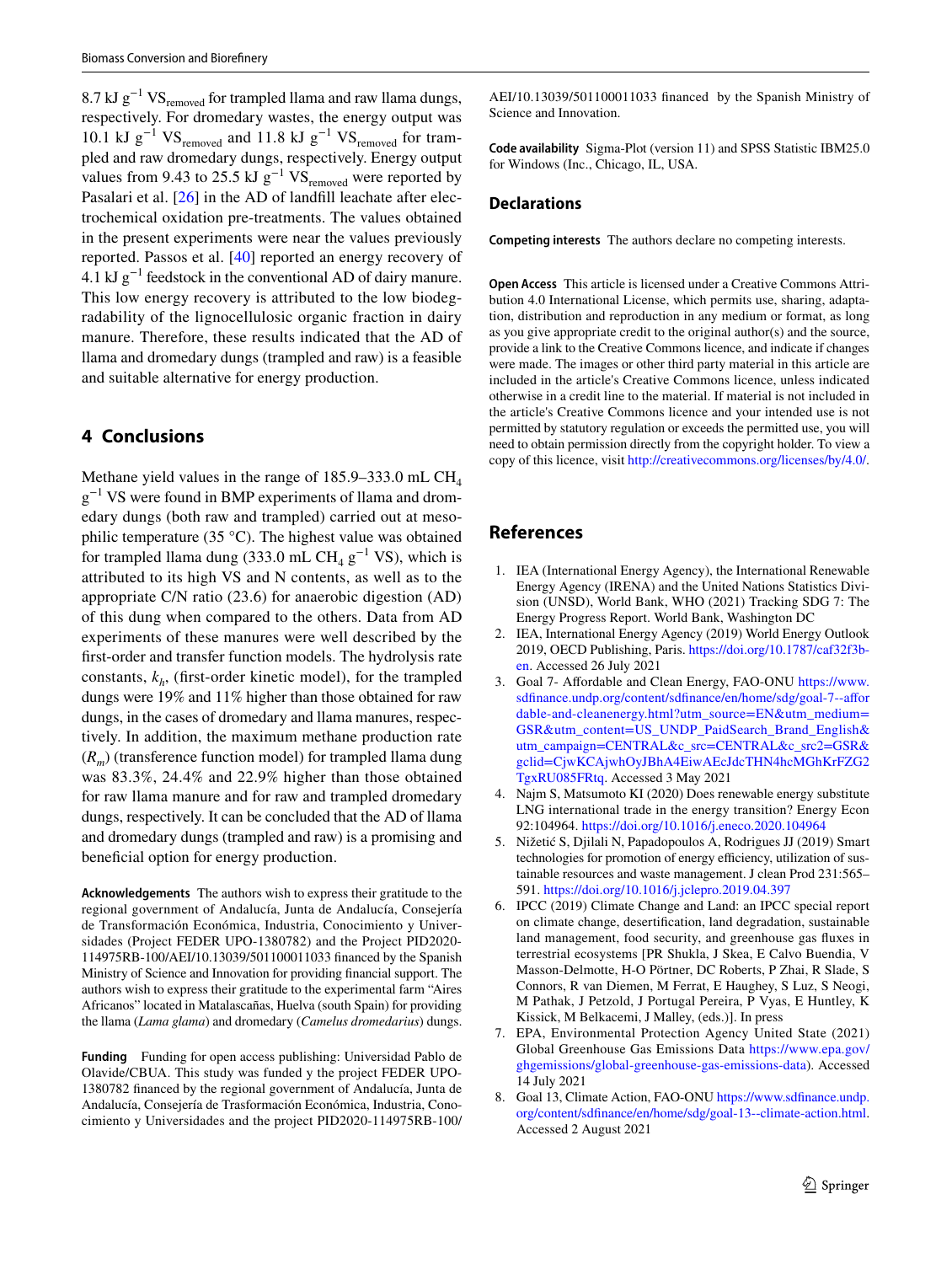- <span id="page-7-0"></span>9. Destek MA, Sinha A (2020) Renewable, non-renewable energy consumption, economic growth, trade openness and ecological footprint: evidence from organisation for economic Co-operation and development countries. J Clean Prod 242:118537. [https://doi.](https://doi.org/10.1016/j.jclepro.2019.118537) [org/10.1016/j.jclepro.2019.118537](https://doi.org/10.1016/j.jclepro.2019.118537)
- <span id="page-7-1"></span>10. Asmelash E, Prakash G, Gorini R, Gielen D (2020) Role of IRENA for Global Transition to 100% Renewable Energy. In: Uyar T. (eds) Accelerating the Transition to a 100% Renewable Energy Era. Lecture Notes in Energy, vol 74. Springer, Cham. [https://doi.org/10.1007/978-3-030-40738-4\\_2](https://doi.org/10.1007/978-3-030-40738-4_2)
- <span id="page-7-2"></span>11. Babenko V, Sidorov V, Koniaieva Y, Kysliuk L (2019) Features in scientifc and technical cooperation in the feld of non-conventional renewable energy. Glob J Environ Sci Manag 5(Special Issue): 105–112.<https://doi.org/10.22034/GJESM.2019.05.SI.12>
- <span id="page-7-3"></span>12. D'Amato D, Droste N, Allen B, Kettunen M, Lähtinen K, Korhonen J, Leskinen P, Matthies BD, Toppinen A (2017) Green, circular, bio economy: a comparative analysis of sustainability avenues. J Clean Prod 168:716–734. <https://doi.org/10.1016/j.jclepro.2017.09.053>
- <span id="page-7-4"></span>13. IRENA (2019) Global energy transformation: a roadmap to 2050 (2019 edition), International Renewable Energy Agency, Abu Dhabi
- <span id="page-7-5"></span>14. Kruczek G, Przybyła G, Ziółkowski Ł, Adamczyk WP (2019) Comparative assessment of the application of methane and biogas in energy production: an experimental and numerical investigation. Renew Energy 143:1519–1530. [https://doi.org/10.1016/j.renene.](https://doi.org/10.1016/j.renene.2019.05.087) [2019.05.087](https://doi.org/10.1016/j.renene.2019.05.087)
- <span id="page-7-6"></span>15. Bi S, Hong X, Yang H, Yu X, Fang S, Bai Y, Liu J, Gao Y, Yan L, Wang L, Wang Y (2020) Effect of hydraulic retention time on anaerobic co-digestion of cattle manure and food waste. Renew Energy 150:213–220.<https://doi.org/10.1016/j.renene.2019.12.091>
- <span id="page-7-7"></span>16. García-Gen S, Wouwer AV (2021) A model-based optimisation strategy for the start-up of anaerobic co-digestion processes. Renew Energy 170:693–702.<https://doi.org/10.1016/j.renene.2021.02.007>
- <span id="page-7-8"></span>17. Fernández-Rodríguez MJ, Puntano NF, Mancilla-Leytón JM, Borja R (2021) Batch mesophilic anaerobic co-digestion of spent goat batch mesophilic anaerobic co-digestion of spent goat straw bedding and goat cheese whey: comparison with the mono-digestion of the two sole substrates. J Environ Manag 280:111733. [https://doi.org/](https://doi.org/10.1016/j.jenvman.2020.111733) [10.1016/j.jenvman.2020.111733](https://doi.org/10.1016/j.jenvman.2020.111733)
- <span id="page-7-9"></span>18. Vasco-Correa J, Khanal S, Manandhar A, Shah A (2018) Anaerobic digestion for bioenergy production: global status, environmental and techno-economic implications, and government policies. Bioresour Technol 247:1015–1026. [https://doi.org/10.1016/j.biortech.2017.09.](https://doi.org/10.1016/j.biortech.2017.09.004) [004](https://doi.org/10.1016/j.biortech.2017.09.004)
- <span id="page-7-10"></span>19. Fernández-Rodríguez MJ, de la Lama-Calvente D, Jiménez-Rodríguez A, Borja R, Rincón-Llorente B (2019) Anaerobic co-digestion of olive mill solid waste and microalga *Scenedesmus quadricauda*: effect of different carbon to nitrogen ratios on process performance and kinetics. J Appl Phycol 31(6):3583–3591. [https://](https://doi.org/10.1007/s10811-019-01858-x) [doi.org/10.1007/s10811-019-01858-x](https://doi.org/10.1007/s10811-019-01858-x)
- <span id="page-7-11"></span>20. de la Lama-Calvente D, Fernández-Rodríguez MJ, Llanos J, Mancilla-Leytón JM, Borja R (2021) Enhancing methane production from the invasive macroalga *Rugulopteryx okamura*e through anaerobic co-digestion with olive mill solid waste: process performance and kinetic analysis. J Appl Phycol. [https://doi.org/10.1007/](https://doi.org/10.1007/s10811-021-02548-3) [s10811-021-02548-3](https://doi.org/10.1007/s10811-021-02548-3)
- <span id="page-7-12"></span>21. Fernández-Rodríguez MJ, de la Lama-Calvente D, Jiménez-Rodríguez A, Borja R, Rincón-Llorente B (2019) Infuence of the cell wall of *Chlamydomonas reinhardtii* on anaerobic digestion yield and on its anaerobic co-digestion with a carbon-rich substrate. Process Saf Environ Prot 128:167–175. [https://doi.org/10.1016/j.psep.2019.](https://doi.org/10.1016/j.psep.2019.05.041) [05.041](https://doi.org/10.1016/j.psep.2019.05.041)
- <span id="page-7-13"></span>22. Wang M, Lee E, Dilbeck MP, Liebelt M, Zhang Q, Ergas SJ (2017) Thermal pre-treatment of microalgae for biomethane production:

experimental studies, kinetics and energy analysis. J Chem Technol Biotechnol 92:399–407.<https://doi.org/10.1002/jctb.5018>

- <span id="page-7-14"></span>23. Li L, Kong X, Yang F, Li D, Yuan Z, Sun Y (2012) Biogas production potential and kinetics of microwave and conventional thermal pretreatment of grass. Appl Biochem Biotechnol 166:1188–1191. <https://doi.org/10.1007/s12010-011-9503-9>
- <span id="page-7-15"></span>24. Egwu U, Oko E, Ndukwu MC, Sallis P (2021) Novel low-cost pretreatment material for enhancing the methane yield during anaerobic digestion of lignocellulosic biomass feedstocks: Experimental and kinetic study. Renew Energy 179:584–592. [https://doi.org/10.1016/j.](https://doi.org/10.1016/j.renene.2021.07.064) [renene.2021.07.064](https://doi.org/10.1016/j.renene.2021.07.064)
- <span id="page-7-16"></span>25. Donoso-Bravo A, Perez-Elvira SI, Fernández-Polanco F (2010) Application of simplifed models for anaerobic biodegradability tests. Evaluation of pre-treatment processes. Chem Eng J 160:607– 614. <https://doi.org/10.1016/j.cej.2010.03.082>
- <span id="page-7-17"></span>26. Pasalari H, Esrafli A, Rezaee A, Gholami M, Farzadkia M (2021) Electrochemical oxidation pretreatment for enhanced methane potential from landfll leachate in anaerobic co-digestion process: Performance, gompertz model, and energy assessment. Chem Eng J 422. <https://doi.org/10.1016/j.cej.2021.130046>
- <span id="page-7-18"></span>27. Wang X, Duan X, Chen J, Fang K, Feng L, Yan Y, Zhou Q (2016) Enhancing anaerobic digestion of waste activated sludge by pretreatment: effect of volatile to total solids. Environ Technol (United Kingdom) 37(12):1520–1529. [https://doi.org/10.1080/09593330.](https://doi.org/10.1080/09593330.2015.1120783) [2015.1120783](https://doi.org/10.1080/09593330.2015.1120783)
- <span id="page-7-19"></span>28. Wang X, Lu X, Li F, Yang G (2014) Efects of temperature and carbon-nitrogen (C/N) ratio on the performance of anaerobic codigestion of dairy manure, chicken manure and rice straw: focusing on ammonia inhibition. PLoS ONE 9(5):e97265. [https://doi.org/10.](https://doi.org/10.1371/journal.pone.0097265) [1371/journal.pone.0097265](https://doi.org/10.1371/journal.pone.0097265)
- <span id="page-7-20"></span>29. Arif S, Liaquat R, Adil M (2018) Applications of materials as additives in anaerobic digestion technology. Renew Sustain Energy Rev 97:354–366.<https://doi.org/10.1016/j.rser.2018.08.039>
- <span id="page-7-21"></span>30. Fannin KF, Biljetina R (1987) Reactor design. In: Chynoweth DP, Isaacson R (eds) Anaerobic digestion of biomass. Elsevier Appl Sci, London, pp 109–128
- <span id="page-7-22"></span>31. Alvarez R, Villca S, Liden G (2006) Biogas production form llama and cow manure at high latitude. Biomass Bioenerg 30:66–75. <https://doi.org/10.1016/j.biombioe.2005.10.001>
- <span id="page-7-23"></span>32. Martí-Herrero J, Alvarez R, Cespedes R, Rojas MR, Conde V, Aliaga L, Balboa M, Danov S (2015) Cow, sheep and llama manure at psychrophilic anaerobic co-digestion with low cost tubular digesters in cold climate and high altitude. Bioresour Technol 181:238– 246. <https://doi.org/10.1016/j.biortech.2015.01.063>
- <span id="page-7-24"></span>33. Sowunmi A, Mamone RM, Bastidas-Oyanedel JR (2016) Biogas potential for electricity generation in the Emirate of Abu Dhabi. Biomass Conv Bioref 6:39–47. [https://doi.org/10.1007/](https://doi.org/10.1007/s13399-015-0182-6) [s13399-015-0182-6](https://doi.org/10.1007/s13399-015-0182-6)
- <span id="page-7-25"></span>34. Alvarez R, Liden G (2008) Anaerobic co-digestion of aquatic fora and quinoa with manures from Bolivian altiplano. Waste Manage 28:1933–1940.<https://doi.org/10.1016/j.wasman.2007.11.002>
- <span id="page-7-26"></span>35. Agustini CB, da Costa M, Gutterres M (2020) Tannery wastewater as nutrient supply in production of biogas from solid tannery wastes mixed through anaerobic co-digestion. Process Saf Environ Prot 135:38–45. <https://doi.org/10.1016/j.psep.2019.11.037>
- <span id="page-7-27"></span>36. Meneses-Quelal WO, Velazquez-Martí B, Gaibor-Chavez J, Niño-Ruiz Z (2021) Biochemical potential of methane (BMP) of camelid waste and the Andean region agricultural crops. Renew Energy 168:406–415.<https://doi.org/10.1016/j.renene.2020.12.071>
- <span id="page-7-28"></span>37. Bastidas-Oyanedel JR, Sowunmi A, Schmidt JE (2018) Valorization of arid region abattoir animal waste: determination of biomethane potential. Wastes Biomass Valoriz 9:23–27. [https://doi.org/10.1007/](https://doi.org/10.1007/s12649-018-0278-x) [s12649-018-0278-x](https://doi.org/10.1007/s12649-018-0278-x)